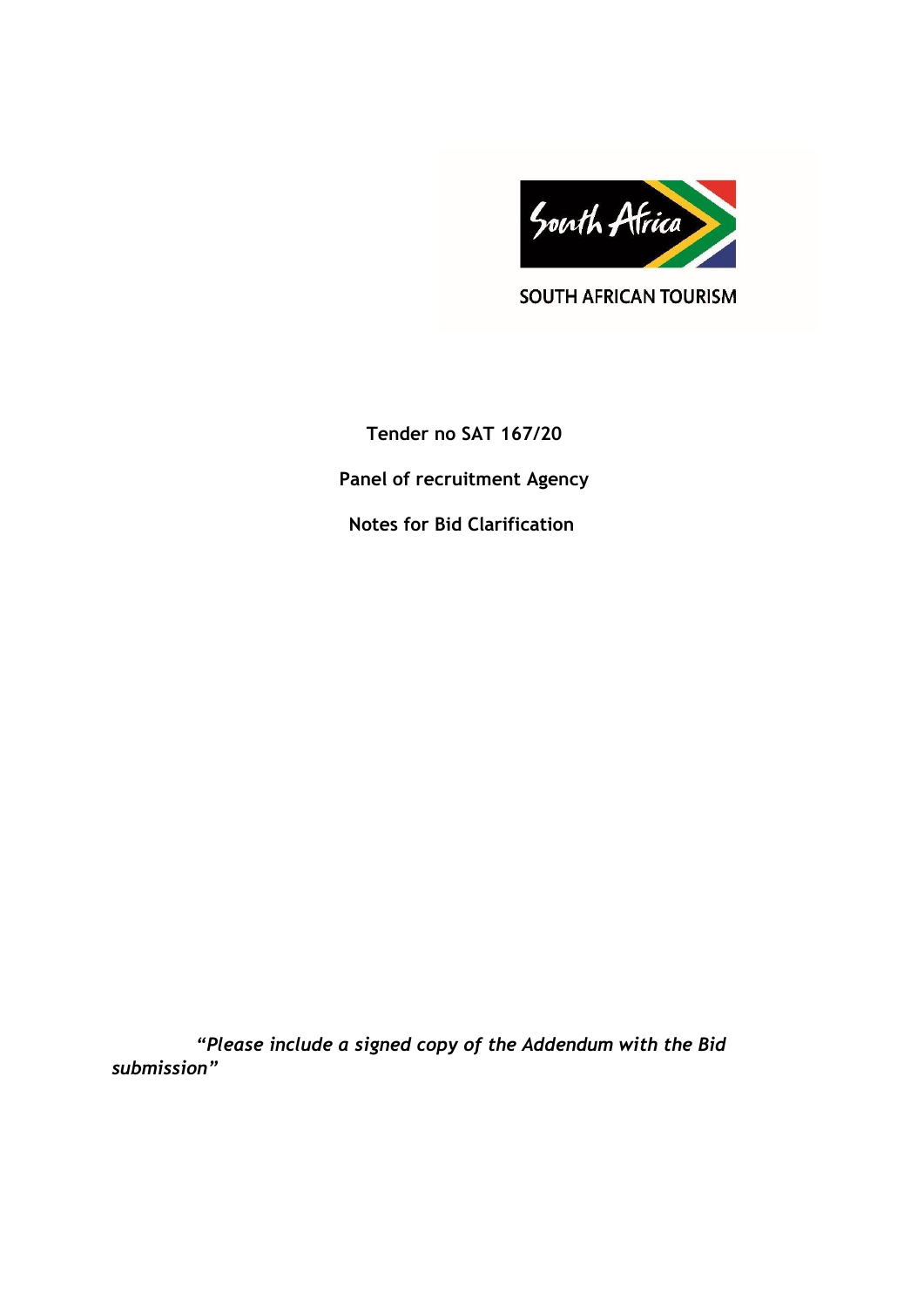## **Introduction**

This Addendum with clarification notes serves to inform potential Tenderers of changes, amendments and/or clarifications made to the Bid documentation. The following queries and/or changes have been received from those that have collected documentation.

| <b>Item</b>    | Description                                                                                                                                                   |
|----------------|---------------------------------------------------------------------------------------------------------------------------------------------------------------|
|                |                                                                                                                                                               |
| 1              | Question                                                                                                                                                      |
|                | Can you please indicate if the above tender is recruitment for ICT<br>professionals in the tourism industry or strictly tourism experienced<br>professionals? |
|                | <b>Response</b>                                                                                                                                               |
|                | The recruitment is for everything that include ICT professionals                                                                                              |
| $\overline{2}$ | Question                                                                                                                                                      |
|                | Kindly advise if the aforementioned tender documents should be e-<br>mailed or hand delivered.                                                                |
|                | <b>Response</b>                                                                                                                                               |
|                | Bidders must register and submit their proposal on the below link                                                                                             |
|                | https://e-procurement.southafrica.net                                                                                                                         |
| $\overline{3}$ | <b>Query</b>                                                                                                                                                  |
|                | a) Temporary Staff - will the staff be paid by the agency?                                                                                                    |
|                | b) International Recruitment - how often does your organization recruit<br>for positions abroad?                                                              |
|                | c) Can you please elaborate what is SA tourism interpretation of<br>response handling?                                                                        |
|                | d). Does SA Tourism recruit locally in those countries or would SA<br>Citizens be deployed to those countries (International offices)?                        |